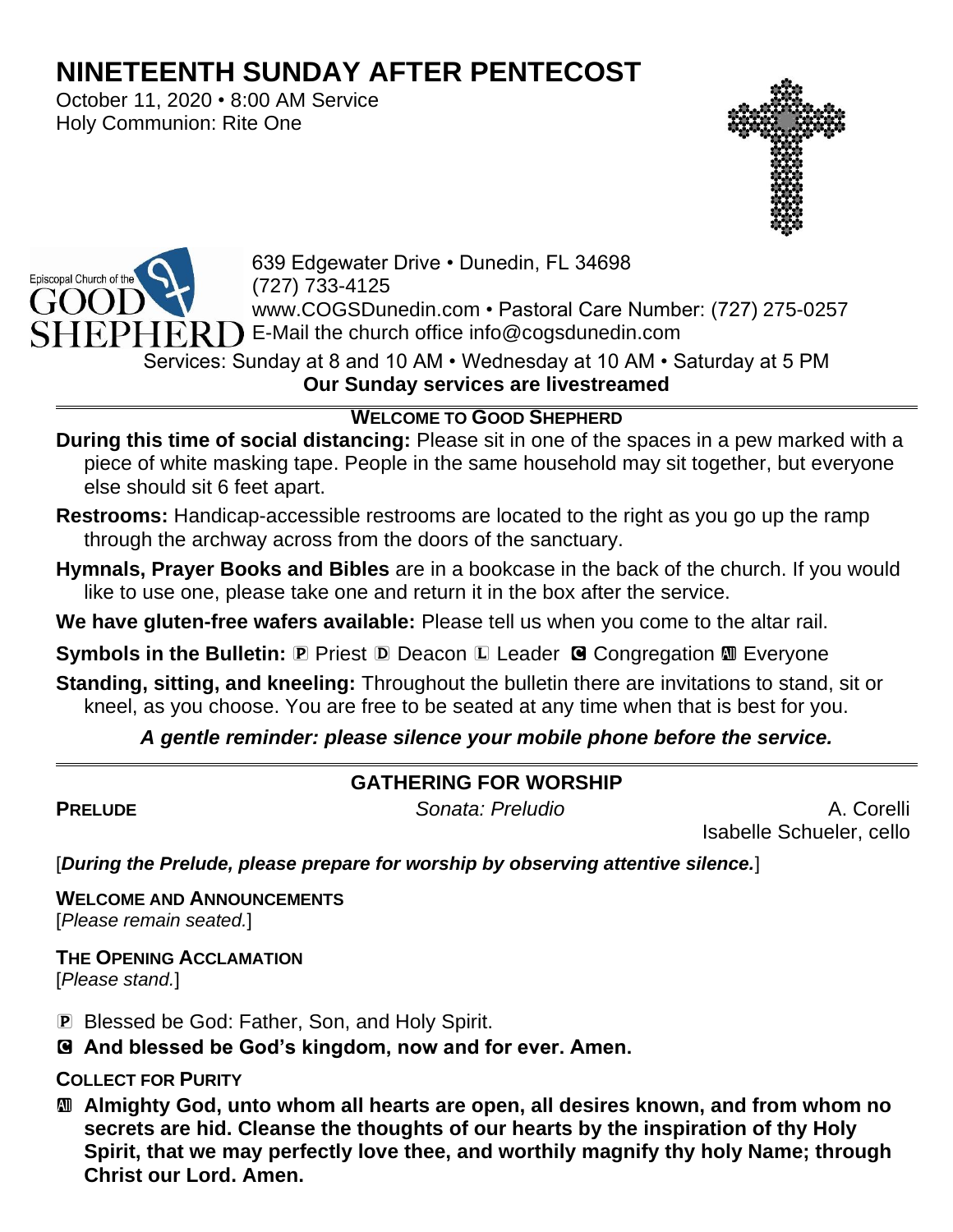- P Lord, have mercy upon us.
- C **Christ, have mercy upon us.**

**P** Lord, have mercy upon us.

#### **COLLECT OF THE DAY**

P The Lord be with you.

## C **And with thy Spirit.**

- P Let us pray. . . . Lord, we pray that your grace may always precede and follow us, that we may continually be given to good works; through Jesus Christ our Lord, who lives and reigns with you and the Holy Spirit, one God, now and for ever.
- C **Amen.**

## **THE WORD OF GOD**

**The Readings:** Exodus 32:1-14, Psalm 106: 1-6, 19-23, Philippians 4:1-9, Matthew 22:1-14

[*Please be seated.*]

### **The First Reading**

L *The First Reading is taken from Exodus, Chapter 32…*

When the people saw that Moses delayed to come down from the mountain, the people gathered around Aaron, and said to him, "Come, make gods for us, who shall go before us; as for this Moses, the man who brought us up out of the land of Egypt, we do not know what has become of him." Aaron said to them, "Take off the gold rings that are on the ears of your wives, your sons, and your daughters, and bring them to me." So all the people took off the gold rings from their ears, and brought them to Aaron. He took the gold from them, formed it in a mold, and cast an image of a calf; and they said, "These are your gods, O Israel, who brought you up out of the land of Egypt!" When Aaron saw this, he built an altar before it; and Aaron made proclamation and said, "Tomorrow shall be a festival to the Lord." They rose early the next day, and offered burnt offerings and brought sacrifices of well-being; and the people sat down to eat and drink, and rose up to revel.

The Lord said to Moses, "Go down at once! Your people, whom you brought up out of the land of Egypt, have acted perversely; they have been quick to turn aside from the way that I commanded them; they have cast for themselves an image of a calf, and have worshiped it and sacrificed to it, and said, 'These are your gods, O Israel, who brought you up out of the land of Egypt!'" The Lord said to Moses, "I have seen this people, how stiff-necked they are. Now let me alone, so that my wrath may burn hot against them and I may consume them; and of you I will make a great nation."

But Moses implored the Lord his God, and said, "O Lord, why does your wrath burn hot against your people, whom you brought out of the land of Egypt with great power and with a mighty hand? Why should the Egyptians say, 'It was with evil intent that he brought them out to kill them in the mountains, and to consume them from the face of the earth'? Turn from your fierce wrath; change your mind and do not bring disaster on your people. Remember Abraham, Isaac, and Israel, your servants, how you swore to them by your own self, saying to them, 'I will multiply your descendants like the stars of heaven, and all this land that I have promised I will give to your descendants, and they shall inherit it forever.'" And the Lord changed his mind about the disaster that he planned to bring on his people.

- L The Word of the Lord.
- C **Thanks be to God.**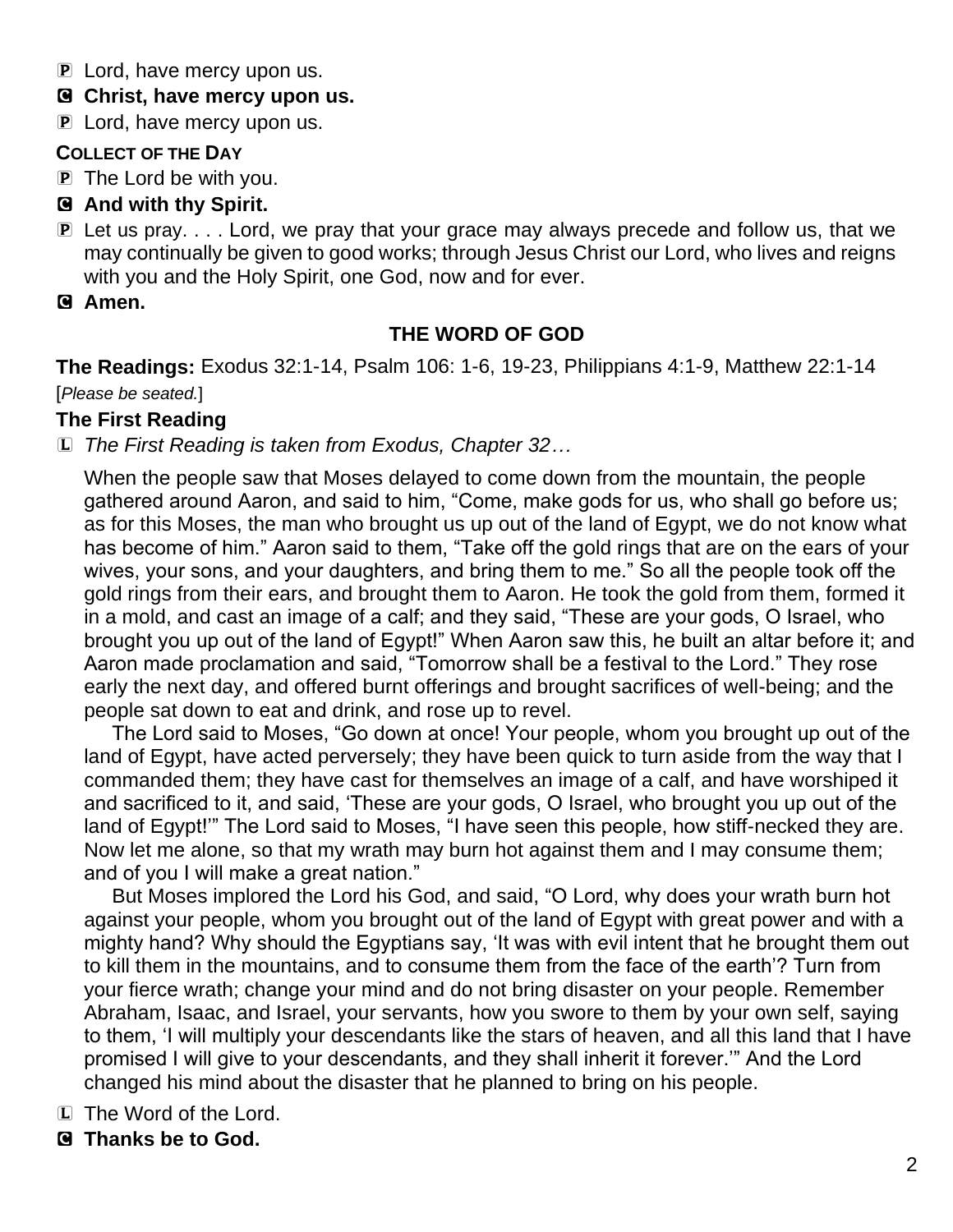## **The Psalm**

- L *We will read responsively Psalm 106…*
- L Hallelujah! Give thanks to the Lord, for he is good, for his mercy endures for ever.
- C **Who can declare the mighty acts of the Lord or show forth all his praise?**
- L Happy are those who act with justice and always do what is right!
- C **Remember me, O Lord, with the favor you have for your people, and visit me with your saving help;**
- L That I may see the prosperity of your elect and be glad with the gladness of your people, \* that I may glory with your inheritance.
- C **We have sinned as our forebears did; we have done wrong and dealt wickedly.**
- L Israel made a bull-calf at Horeb and worshiped a molten image;
- C **And so they exchanged their Glory for the image of an ox that feeds on grass.**
- L They forgot God their Savior, who had done great things in Egypt,
- C **Wonderful deeds in the land of Ham, and fearful things at the Red Sea.**
- $\Box$  So he would have destroyed them, had not Moses his chosen stood before him in the breach, to turn away his wrath from consuming them.

## **The Second Reading**

L *The Second Reading is taken from Philippians, chapter 4*

My brothers and sisters, whom I love and long for, my joy and crown, stand firm in the Lord in this way, my beloved.

I urge Euodia and I urge Syntyche to be of the same mind in the Lord. Yes, and I ask you also, my loyal companion, help these women, for they have struggled beside me in the work of the gospel, together with Clement and the rest of my co-workers, whose names are in the book of life.

Rejoice in the Lord always; again I will say, Rejoice. Let your gentleness be known to everyone. The Lord is near. Do not worry about anything, but in everything by prayer and supplication with thanksgiving let your requests be made known to God. And the peace of God, which surpasses all understanding, will guard your hearts and your minds in Christ Jesus.

Finally, beloved, whatever is true, whatever is honorable, whatever is just, whatever is pure, whatever is pleasing, whatever is commendable, if there is any excellence and if there is anything worthy of praise, think about these things. Keep on doing the things that you have learned and received and heard and seen in me, and the God of peace will be with you.

L The Word of the Lord.

## C **Thanks be to God.**

## **The Gospel**

[*Please stand.*]

D The Holy Gospel of our Lord Jesus Christ according to Matthew.

## C **Glory be to thee, O Lord.**

D Once more Jesus spoke to the people in parables, saying: "The kingdom of heaven may be compared to a king who gave a wedding banquet for his son. He sent his slaves to call those who had been invited to the wedding banquet, but they would not come.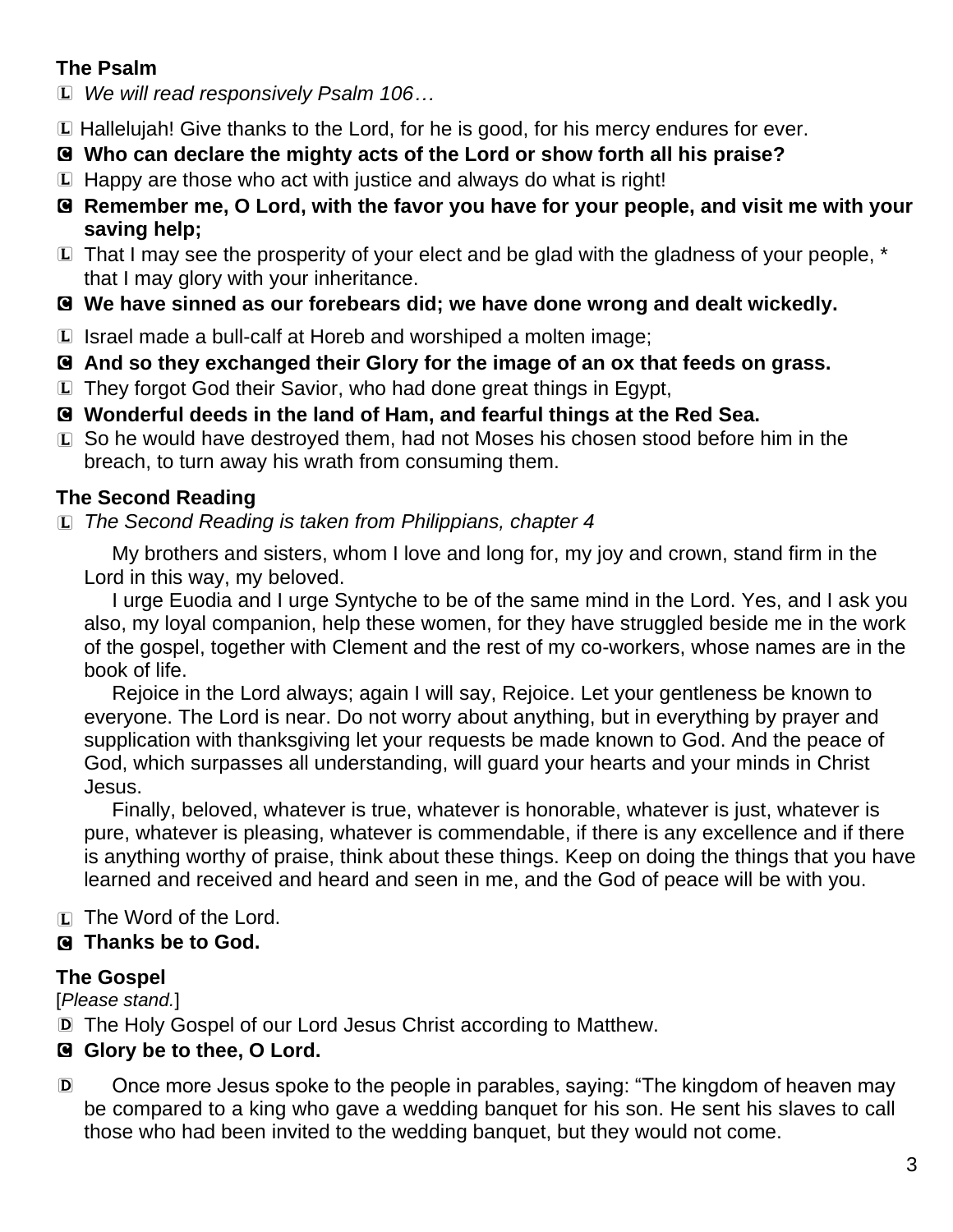Again he sent other slaves, saying, 'Tell those who have been invited: Look, I have prepared my dinner, my oxen and my fat calves have been slaughtered, and everything is ready; come to the wedding banquet.' But they made light of it and went away, one to his farm, another to his business, while the rest seized his slaves, mistreated them, and killed them. The king was enraged. He sent his troops, destroyed those murderers, and burned their city. Then he said to his slaves, 'The wedding is ready, but those invited were not worthy. Go therefore into the main streets, and invite everyone you find to the wedding banquet.' Those slaves went out into the streets and gathered all whom they found, both good and bad; so the wedding hall was filled with guests.

"But when the king came in to see the guests, he noticed a man there who was not wearing a wedding robe, and he said to him, 'Friend, how did you get in here without a wedding robe?' And he was speechless. Then the king said to the attendants, 'Bind him hand and foot, and throw him into the outer darkness, where there will be weeping and gnashing of teeth.' For many are called, but few are chosen."

D The Gospel of the Lord.

C **Praise be to thee, O Christ.**

**THE SERMON** Michael Durning

[Please be seated.]

#### **THE NICENE CREED**

[*Please stand.*]

C **We believe in one God, the Father, the Almighty, maker of heaven and earth, of all that is, seen and unseen.** 

**We believe in one Lord, Jesus Christ, the only Son of God, eternally begotten of the Father, God from God, Light from Light, true God from true God, begotten, not made, of one Being with the Father. Through him all things were made. For us and for our salvation he came down from heaven: by the power of the Holy Spirit he became incarnate from the Virgin Mary, and was made man. For our sake he was crucified under Pontius Pilate; he suffered death and was buried. On the third day he rose again in accordance with the Scriptures; he ascended into heaven and is seated at the right hand of the Father. He will come again in glory to judge the living and the dead, and his kingdom will have no end.**

**We believe in the Holy Spirit, the Lord, the giver of life, who proceeds from the Father and the Son. With the Father and the Son he is worshiped and glorified. He has spoken through the Prophets. We believe in one holy catholic and apostolic Church. We acknowledge one baptism for the forgiveness of sins. We look for the resurrection of the dead, and the life of the world to come. Amen.**

**THE PRAYERS OF THE PEOPLE** *[Please sit, stand, or kneel, as you prefer.]*

- D Let us pray for the whole state of Christ's Church and the world.
- L Almighty and everliving God, who in thy holy Word hast taught us to make prayers, and supplications, and to give thanks for all humanity. Receive these our prayers which we offer unto thy divine Majesty, beseeching thee to inspire continually the Universal Church with the spirit of truth, unity, and concord; and grant that all those who do confess thy holy Name may agree in the truth of thy holy Word, and live in unity and godly love. God of Peace,
- C **Hear our prayer.**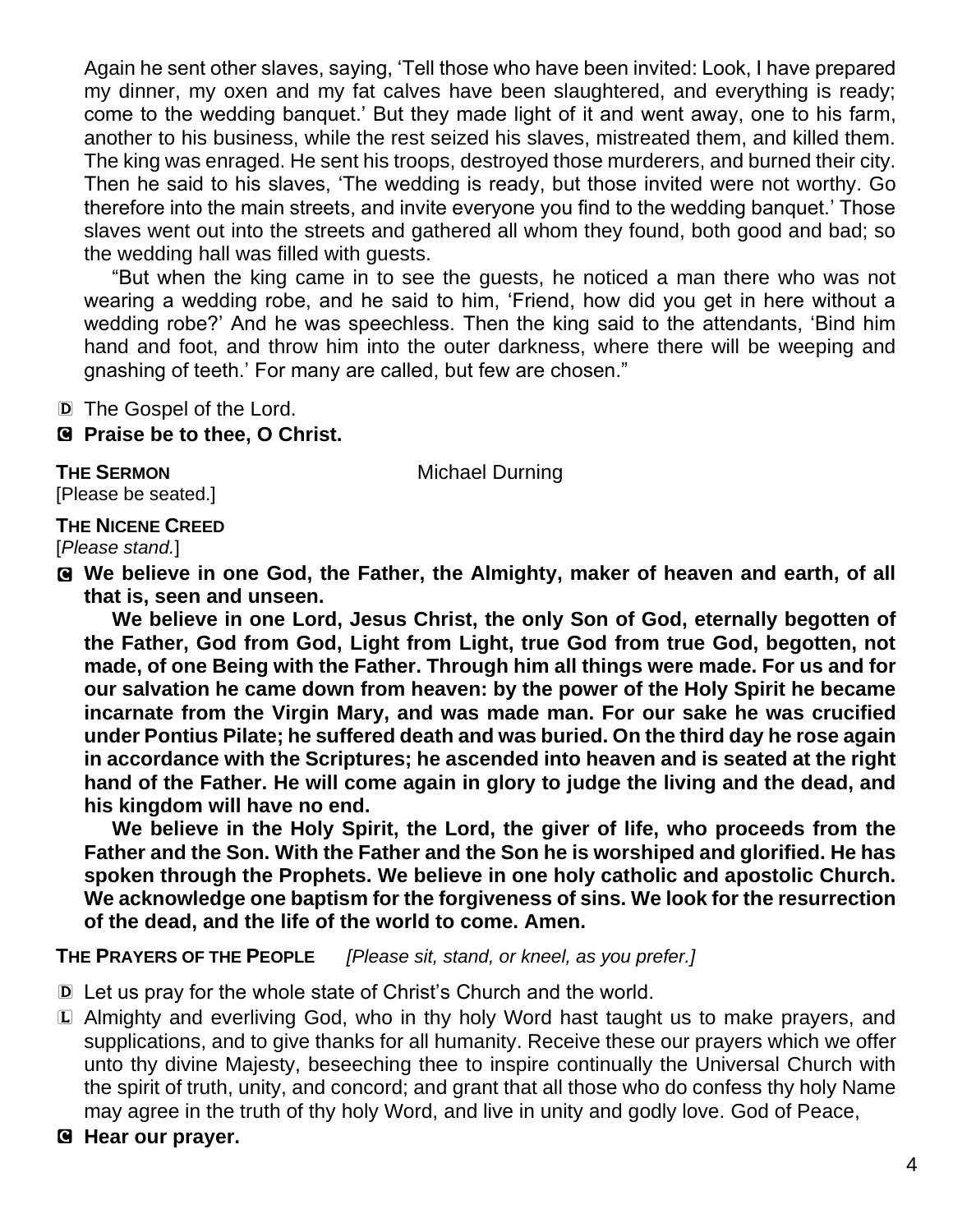L Give grace, O heavenly Father, to all bishops, especially to Michael, our Presiding Bishop; Dabney, our Bishop; Barry and Michael, our Assisting Bishops; Michael, our Priest in Charge; and Cindy, our Deacon; to our companion diocese of the Dominican Republic; to these Episcopal Churches in our Diocese; St. Augustine's, St. Petersburg; St. Edmund's, Arcadia; and Christ Church, Bradenton, and the Clearwater Deanery Collaboration Partners; and to all priests, deacons, and the laity in their ministry; that they may, both by their life and doctrine, set forth thy true and lively Word, and rightly and duly administer thy holy Sacraments. God of Peace,

## C **Hear our prayer.**

L And to all thy people give thy heavenly grace, and especially to this congregation here present; that, with meek heart and due reverence, they may hear and receive thy holy Word, truly serving thee in holiness and righteousness all the days of their life. God of Peace,

## C **Hear our prayer.**

L We beseech thee also so to rule the hearts of those who bear the authority of government in this and every land, especially President Trump, that they may be led to wise decisions and right actions for the welfare and peace of the world. We pray that all God's children might live in the hope of the world peace for which we are created. God of Peace,

## C **Hear our prayer.**

L And we most humbly beseech thee, of thy goodness, O Lord, to comfort and succor [*add handwritten names from notebook*] and all those who, in this transitory life, are in trouble, sorrow, need, sickness, or any other adversity, especially those listed in the weekly news who have asked for our prayers, and those we now name, aloud or in our hearts. [*Leave time…*] God of Peace,

## C **Hear our prayer.**

L Open, O Lord, the eyes of all people to behold thy gracious hand in all thy works, that, rejoicing in thy whole creation, they may honor thee with their substance, and be faithful stewards of thy bounty. We give thanks for the flowers given today to the Glory of God and in loving memory of Gladys and Dorsey Brookins, given by Iris Brookins, and for the birthdays this coming week of Bonnie Staatz, Carey Cherivtch, Brooke Hartley, Gloria Smith, Jay Harvey, and for those celebrating anniversaries this week, Priscilla & Stephen Gill. God of Peace,

## C **Hear our prayer.**

L And we also bless thy holy Name for all thy servants departed this life in thy faith and fear, [*especially… add names from notebook*] and those we name, aloud or in our hearts. [*Leave time…*] We beseech thee to grant them continual growth in thy love and service; and to grant us grace so to follow the good examples of all thy saints, that with them we may be partakers of thy heavenly kingdom. God of Peace,

## C **Hear our prayer.**

- L Empower, O Lord, our Search Committee and Vestry as we pray….
- C **Almighty God, giver of every good gift: Look graciously on our Church, and so guide the minds of those who shall choose a rector for this parish, that we may receive a faithful pastor, who will care for your people and equip us for our ministries; through Jesus Christ our Lord. Amen**
- L Grant these our prayers, O Father, for Jesus Christ's sake, our only Mediator and Advocate.

#### C **Amen.**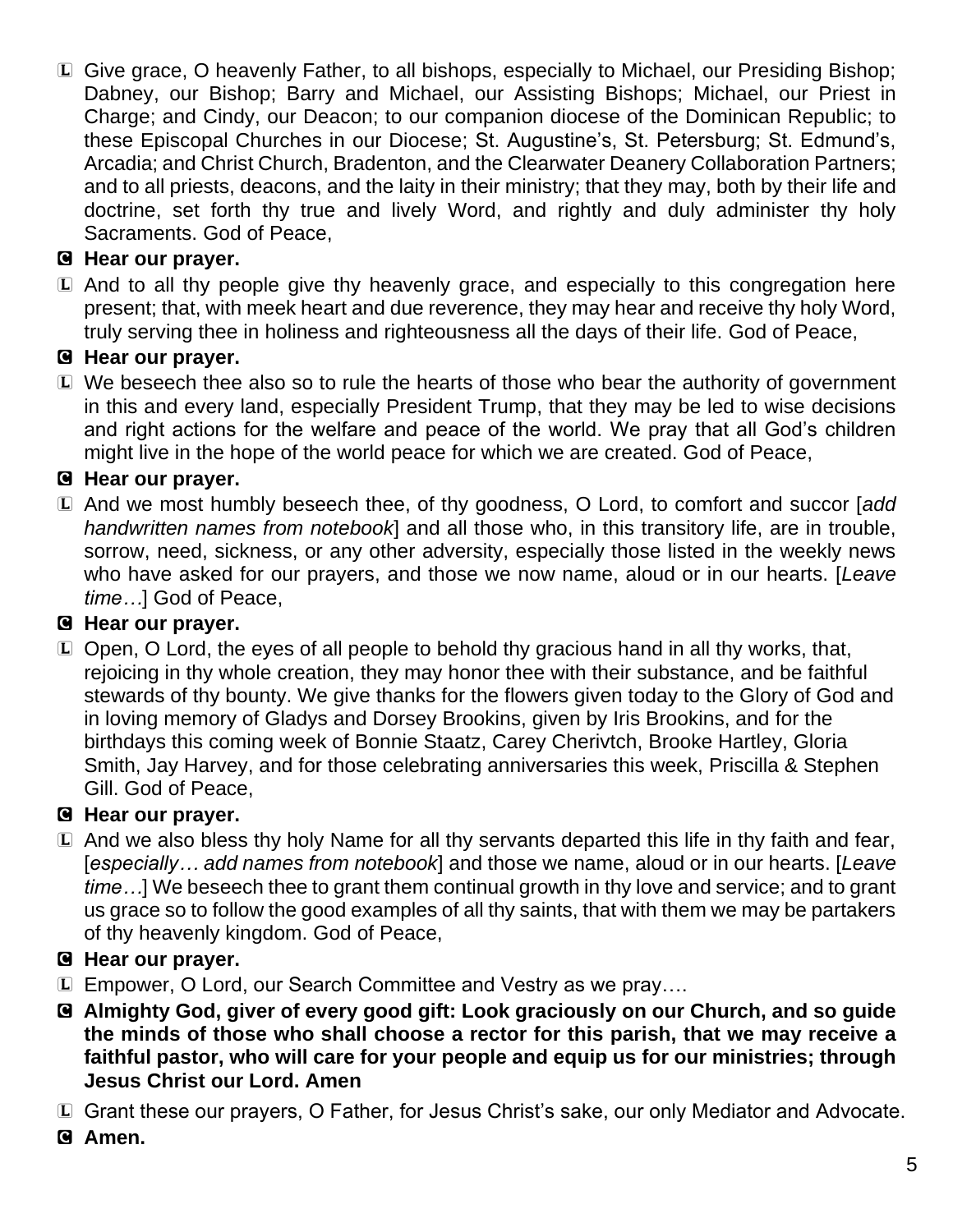#### **THE CONFESSION AND ABSOLUTION**

[*Please kneel or stand.*]

- D Let us humbly confess our sins unto Almighty God. [*Silence is kept.*] Most merciful God, . . .
- a **We confess that we have sinned against thee in thought, word, and deed, by what we have done, and by what we have left undone. We have not loved thee with our whole heart; we have not loved our neighbors as ourselves. We are truly sorry and we humbly repent. For the sake of thy Son Jesus Christ, have mercy on us and forgive us; that we may delight in thy will, and walk in thy ways, to the glory of thy Name. Amen.**
- P Almighty God, our heavenly Father, who of his great mercy hath promised forgiveness of sins to all those who with hearty repentance and true faith turn unto him, have mercy upon you, pardon and deliver you from all your sins, confirm and strengthen you in all goodness, and bring you to everlasting life; through Jesus Christ our Lord.

## C **Amen.**

### **THE GREETING OF PEACE**

[*Please stand. During this time of social distancing, a wave or bow, accompanied by a smile and "the Peace of the Lord be with you," will do nicely.*]

- P The peace of the Lord be always with you.
- C **And with thy spirit.**

## **THE HOLY COMMUNION**

### **THE OFFERTORY SENTENCE**

D Through Christ let us continually offer to God the sacrifice of praise, that is, the fruit of lips that acknowledge his Name. But to do good and to distribute, forget not; for with such sacrifices God is well pleased.

[*Please be seated. The offering plates are on stands in the front and the back of the church. If you wish, you may place an offering there.*]

**OFFERTORY** Sonata: Allemanda A. Corelli

#### **THE PRESENTATION OF THE OFFERINGS**

[*Please stand when invited by the Deacon.*]

D As we receive these gifts, we acknowledge

C **All things come from thee, O Lord, and of thine own have we given thee.**

## **THE GREAT THANKSGIVING:** Eucharistic Prayer II

- P The Lord be with you.
- C **And with thy spirit.**
- P Lift up your hearts.
- C **We lift them up unto the Lord.**
- P Let us give thanks unto our Lord God.
- C **It is meet and right so to do.**
- P It is very meet, right, and our bounden duty, that we should at all times, and in all places, give thanks unto thee, O Lord, holy Father, almighty, everlasting God. Creator of the light and source of life, who hast made us in thine image, and called us to new life in Jesus Christ our Lord.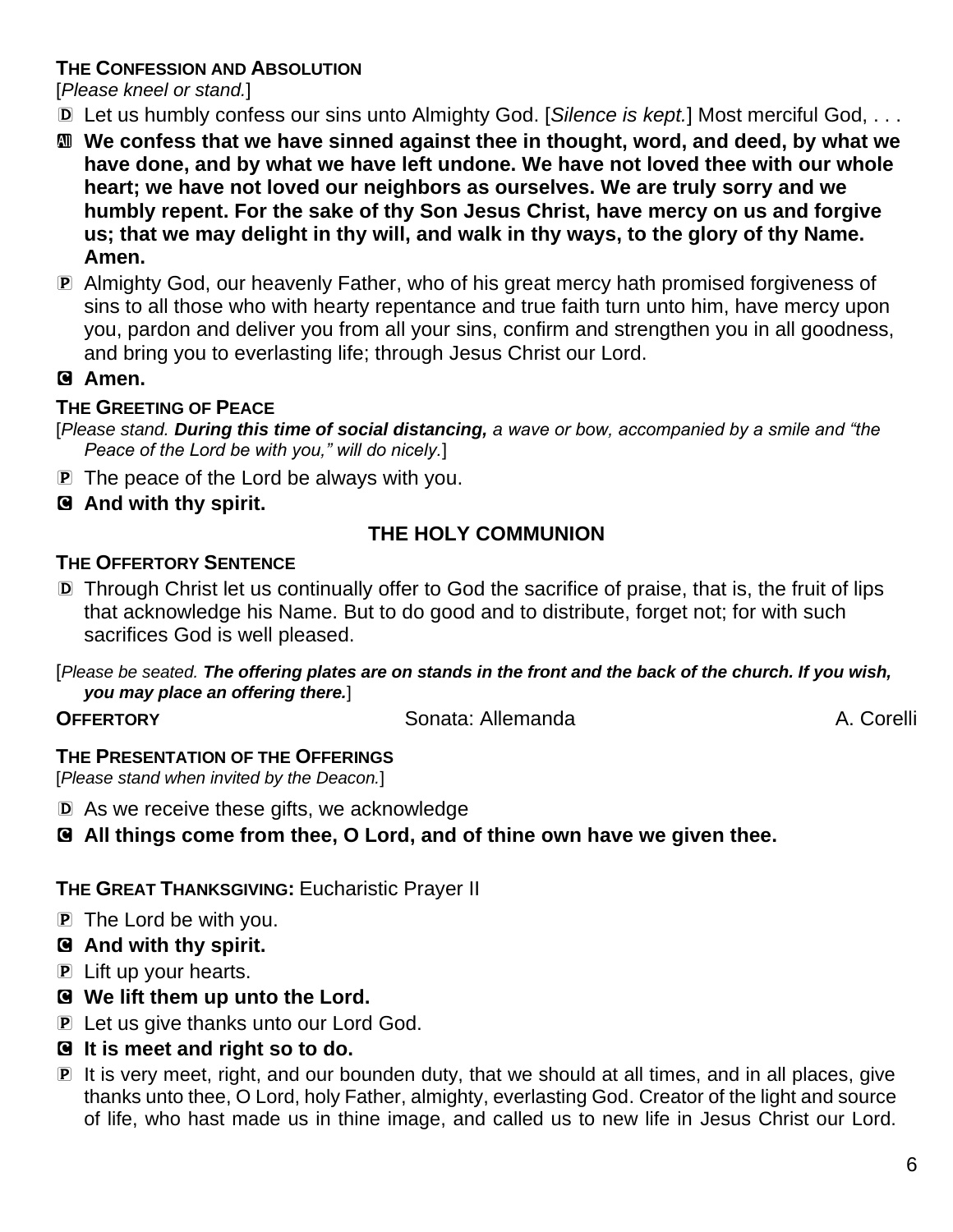Therefore, with Angels and Archangels, and with all the company of heaven, we laud and magnify thy glorious Name; evermore praising thee, and saying,

C **Holy, holy, holy, Lord God of Hosts: Heaven and earth are full of thy glory. Glory be to thee, O Lord Most High.** 

**Blessed is he that cometh in the name of the Lord. Hosanna in the highest.** [*Please kneel or stand, as you choose.*]

- P All glory be to thee, O Lord our God, for that thou didst create heaven and earth, and didst make us in thine own image; and, of thy tender mercy, didst give thine only Son Jesus Christ to take our nature upon him, and to suffer death upon the cross for our redemption. He made there a full and perfect sacrifice for the whole world; and did institute, and in his holy Gospel command us to continue, a perpetual memory of that his precious death and sacrifice, until his coming again.
- P For in the night in which he was betrayed, he took bread; and when he had given thanks to thee, he broke it, and gave it to his disciples, saying, "Take, eat, this is my Body, which is given for you. Do this in remembrance of me."
- P Likewise, after supper, he took the cup; and when he had given thanks, he gave it to them, saying, "Drink this, all of you; for this is my Blood of the New Covenant, which is shed for you, and for many, for the remission of sins. Do this, as oft as ye shall drink it, in remembrance of me."
- P Wherefore, O Lord and heavenly Father, we thy people do celebrate and make, with these thy holy gifts which we now offer unto thee, the memorial thy Son hath commanded us to make; having in remembrance his blessed passion and precious death, his mighty resurrection and glorious ascension; and looking for his coming again with power and great glory. And we most humbly beseech thee, O merciful Father, to hear us, and, with thy Word and Holy Spirit, to bless and sanctify these gifts of bread and wine, that they may be unto us the Body and Blood of thy dearly-beloved Son Jesus Christ.
- C **And we earnestly desire thy fatherly goodness to accept this our sacrifice of praise and thanksgiving, whereby we offer and present unto thee, O Lord, our selves, our souls and bodies. Grant, we beseech thee, that all who partake of this Holy Communion may worthily receive the most precious Body and Blood of thy Son Jesus Christ, and be filled with thy grace and heavenly benediction; and also that we and all thy whole Church may be made one body with him, that he may dwell in us, and we in him; through the same Jesus Christ our Lord;**
- P By whom, and with whom, and in whom, in the unity of the Holy Ghost all honor and glory be unto thee, O Father Almighty, world without end.
- C **AMEN.**

#### **THE LORD'S PRAYER**

- P And now, as our Savior Christ hath taught us, we are bold to say,
- C **Our Father, who art in heaven, hallowed be thy Name, thy kingdom come, thy will be done, on earth as it is in heaven. Give us this day our daily bread. And forgive us our trespasses, as we forgive those who trespass against us. And lead us not into temptation, but deliver us from evil. For thine is the kingdom, and the power, and the glory, for ever and ever. Amen.**

## **THE BREAKING OF THE BREAD**

P The Gifts of God for the People of God. Take them in remembrance that Christ died for you, and feed on him in your hearts by faith, with thanksgiving.